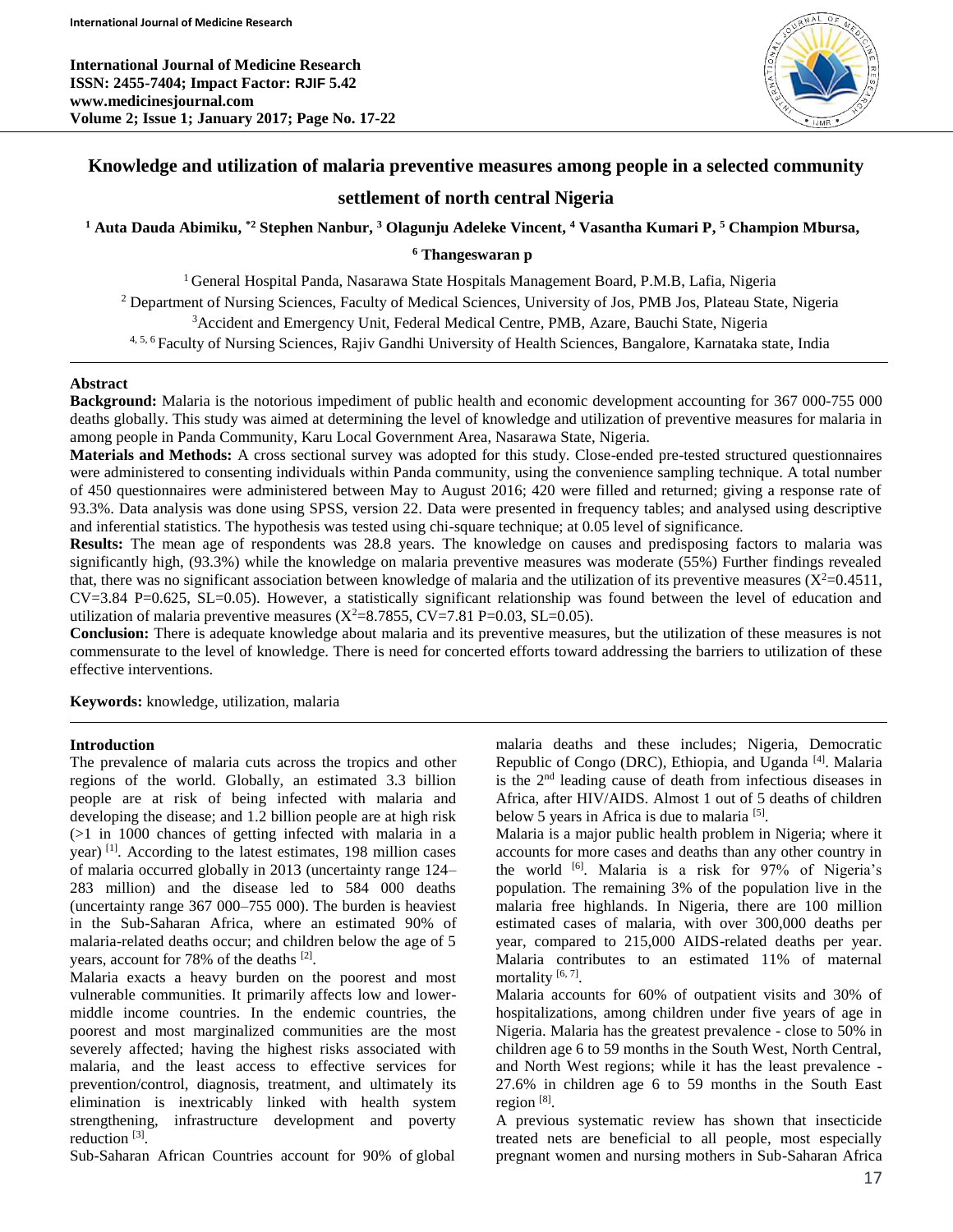[9]. Indeed, it is one of the main strategies of the Roll Back Malaria (RBM) partnership.

A prospective cross-sectional survey was conducted on knowledge and utilization of malaria control measures among pregnant women at a tertiary hospital in Nigeria's federal capital territory. Close-ended pre-tested questionnaires were administered by interview method to 403 consecutive consenting women. Results showed that, knowledge of malaria and its preventive measures in pregnancy was 71.5%. The utilization of insecticide treated net (ITN) was 42.6%; while 15.9% of respondents received the intermittent preventive treatment. Furthermore, the study found that there was a significant association between knowledge of malaria and the education status. ( $X^2 = 16.053$ , P = 0.035). The study concluded that, there is adequate knowledge about malaria and its preventive measures, but the utilization of these measures is poor [10].

Another study was conducted on knowledge and utilization of malaria control measures by pregnant women and newly delivered mothers in Ibadan, Nigeria. 1330 pregnant and newly delivered women in 132 facilities within the Ibadan metropolis were surveyed. The modes of prevention commonly reported as effective were: the use of insecticide spray, window nets and ITNs. The study demonstrated awareness but poor use of control measures<sup>[11]</sup>.

In spite of the available preventive measures and treatment modalities, there still exist continuous malaria attacks across different age groups within the rural communities [12].

Against this backdrop, the study aimed to determine the level of knowledge and utilization of malaria preventive measures among individuals in Panda, Karu LGA of Nasarawa State, Nigeria.

## **Materials and Methods Study design**

The study was a non-experimental, descriptive survey, in which quantitative data were collected to determine the level of knowledge and utilization of malaria preventive measures among people in Panda community, Karu Local Government Area, Nasarawa State, Nigeria.

## **Study location**

The study was conducted in Panda community of Karu Local Government Area, Nasarawa State Panda is located in the Northern part of Nigeria; about seven hundred kilometers away from Abuja, the Federal Capital Territory of Nigeria. The community is made up of various ethnic groups basically; Yeskwa, Koro, Mada, Gbagyi among others. The major occupation of the inhabitants of Panda is farming; a few engage themselves in various kinds of petty trading. The vegetation is a mixture of rainforest and Savannah types; while rainfall is seasonal and occurs between the months of March and October. There are no good roads, no pipe-borne water supply nor electricity in the area. Malaria is holoendemic in the area  $^{[7]}$ . It has four primary schools (two private and two Government primary schools) and three secondary schools (two private and one Government secondary school). There is a private clinic (Aminchi Clinic), a maternity (Salama Maternity), primary health centre and a General Hospital, which serve the community.

## **Study population**

The study population comprised of all the inhabitants of Panda community who were randomly selected using convenience sampling technique within three Months (May-August 2016).

## **Data collection method**

A closed ended pre-tested structured questionnaire of 34 items, which comprised of Sections A, B, C and D was formulated and administered to consenting individuals. The sections focused on: socio-demographic characteristics, knowledge of respondents about the causes and factors predisposing to malaria infection, knowledge about the available preventive measures and utilization of the preventive measures, respectively. A total number of 450 questionnaires were administered, 420 were filled and returned giving a response rate of 93.3%.

## **Data analysis**

Statistical analysis was done using SPSS, version 22. Data were presented in frequency tables; and analysed using descriptive and inferential statistics. The hypothesis was tested using chi-square technique; at 0.05 level of significance.

## **Ethical Consideration**

Approval to conduct this study was obtained from the community Chief of Panda. Participants were recruited into the study after obtaining informed consent from each of them.

## **Results**

|                                          | <b>Number</b> | Percentage<br>(%) | Mean      |
|------------------------------------------|---------------|-------------------|-----------|
| <b>Age Range</b><br>(Years)              |               |                   |           |
| 16-20                                    | 140           | 33.3              |           |
| $21 - 25$                                | 91            | 21.7              |           |
| $26 - 30$                                | 49            | 11.7              |           |
| 31-35                                    | 35            | 8.3               |           |
| 35                                       | 105           | 25.0              |           |
| <b>Total</b><br><b>Educational level</b> | 420           | 100               |           |
| None                                     | 21            | 5.0               |           |
| Primary                                  | 21            | 5.0               |           |
| Secondary                                | 182           | 43.3              |           |
| Tertiary                                 | 196           | 46.7              | 28.82 (SD |
| <b>Total</b>                             | 420           | 100.0             | (4.74)    |
| Occupation                               |               |                   |           |
| Farming                                  | 28            | 6.7               |           |
| Student                                  | 210           | 50.0              |           |
| <b>Business</b>                          | 56            | 13.3              |           |
| Civil Servant                            | 126           | 30.0              |           |
| <b>Total</b><br><b>Ethnic Group</b>      | 420           | 100.0             |           |
| Yeskwa                                   | 252           | 60.0              |           |
| Koro                                     | 28            | 6.7               |           |
| Others                                   | 140           | 33.3              |           |
| Total                                    | 420           | 100.0             |           |

**Table 1:** Socio-demographic characteristics of respondents n = 420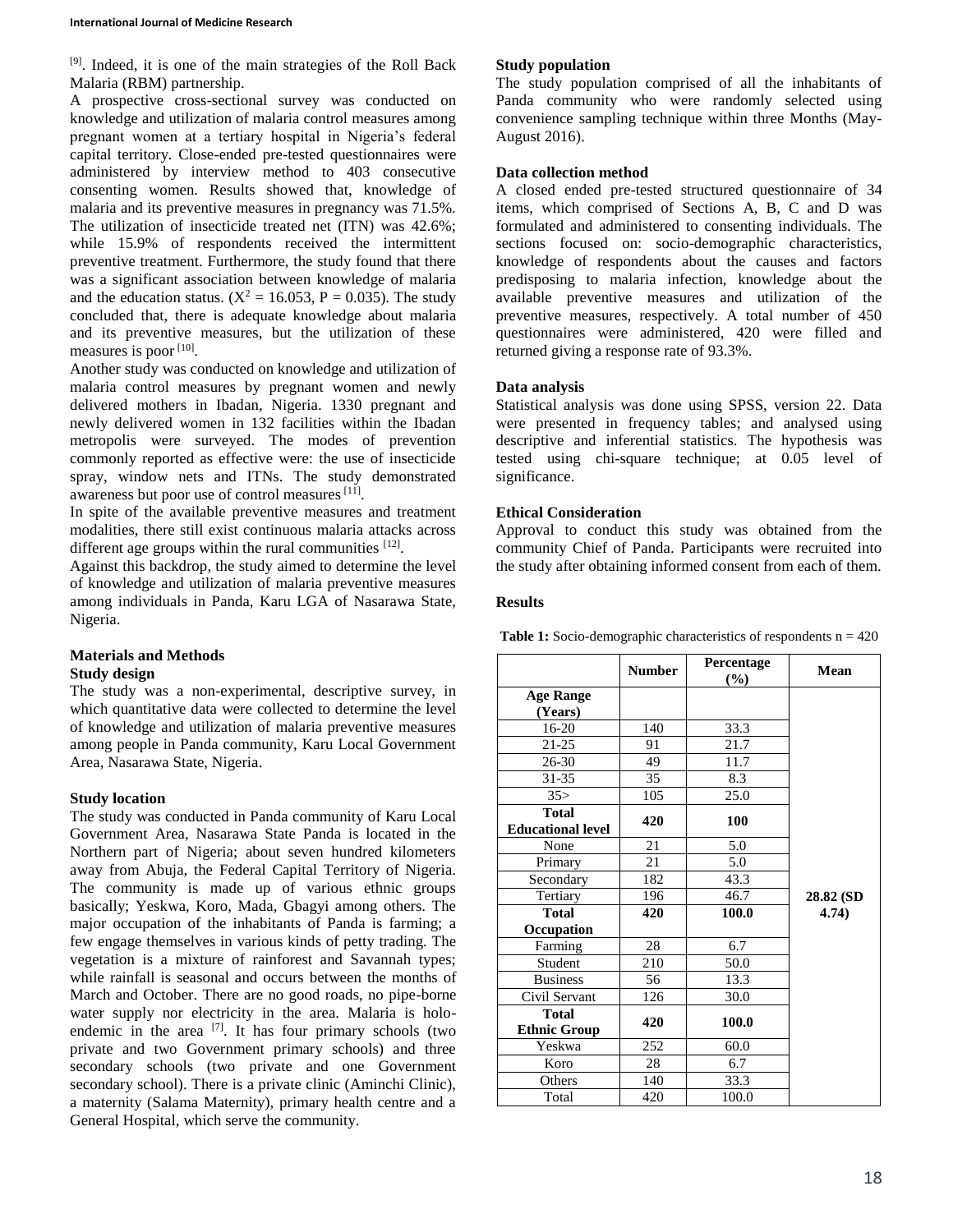The mean age of the participants was 28.82 years (SD 4.74). A total of 196 respondents (46.7%) had completed tertiary education, 182 (43.3%) had secondary education, 21 (5.0%) had primary education, while 21 (5.0%) respondents did not have any form of education. A total of 210 (50.0%) respondent were students, 126 (30.0%) were civil servants, 56 (13.3%) engaged in various forms of businesses and 28 (6.7%) were farmers by occupation. With respect to ethnicity, 252 (60.0%) of the respondents were Yeskwa, 140 (33.3%) belongs to other ethnic group while 28 (6.7%) were Koro by tribe.

| <b>Causes</b>           | Number of<br>respondents | Percentage<br>(%) |  |
|-------------------------|--------------------------|-------------------|--|
| <b>Mosquitoes' Bite</b> |                          |                   |  |
| Yes                     | 392                      | 93.3              |  |
| No                      | 20                       | 4.8               |  |
| Don't Know              | 8                        | 1.9               |  |
| <b>Total Having Sex</b> | 420                      | 100               |  |
| with infected persons   |                          |                   |  |
| Yes                     | 14                       | 3.3               |  |
| No                      | 406                      | 96.7              |  |
| Don't Know              | 0                        | 0                 |  |
| <b>Total Witchcraft</b> | 420                      | 100               |  |
| Yes                     | 70                       | 16.7              |  |
| No                      | 345                      | 82.1              |  |
| Don't Know              | 5                        | 1.2               |  |
| Total                   | 420                      | 100               |  |

**Table 2:** Knowledge on causes of Malaria n = 420

A total of 392 (93.3%) respondents correctly attributed the cause of malaria to mosquito bites while 2 (3.33%) respondents wrongly noted the cause of malaria to be from having sex with somebody that has malaria fever. Erroneous belief such as witchcraft, responsible for malaria infection was reported to be 70 (16.7%) of the respondents.

**Table 3:** Respondents Knowledge on malaria preventive measures n=420

| <b>Preventive measures</b>               | Number of<br><b>Respondents</b> | Percentage<br>(%) |
|------------------------------------------|---------------------------------|-------------------|
| Use of ITN                               |                                 |                   |
| Yes                                      | 350                             | 8                 |
| No                                       | 67                              | 16.0              |
| Don't know                               | 3                               | 0.7               |
| <b>Total Use of Drugs</b>                | 420                             |                   |
| Yes                                      | 336                             | 80.0              |
| No                                       | 0                               | 0                 |
| Don't Know                               | 84                              | 20.0              |
| <b>Total Keeping</b><br>environment tidy | 420                             | <b>100</b>        |
| Yes                                      | 385                             | 91.7              |
| No                                       | 3                               | 0.7               |
| Don't Know                               | 32                              | 7.6               |
| <b>Total</b>                             | 420                             | 100               |

Table 3 above reveals that keeping the environment tidy was the most common malaria preventive measure known to the respondents (91.7%). A total of 350 respondents (83.3%) agreed to the use of Insecticide treated nets as preventive measures, while 336 (80.0%) acknowledged the use of drugs as a malaria preventive measure.

A total of 308 (73.3%) out of 420 respondents in this study sleep under Insecticides Treated Mosquito Nets, 259 (61.7%) use drugs as preventive measure for malaria and 252 (60.0%) have window/door nets in their houses to prevent them from mosquito bites.

| <b>Table 4:</b> Status of Knowledge about causes and predisposing factors |
|---------------------------------------------------------------------------|
| to Malaria Fever $n = 420$                                                |

| <b>Rating</b> | <b>Number</b> | Percentage |
|---------------|---------------|------------|
| Excellent     | 392           | 93.3       |
| Good          | 14            | 3.3        |
| Average       | 0             | 0.0        |
| Fair          |               | 0.0        |
| Poor          | 14            | 3.3        |
| <b>Total</b>  | 420           | 100.0      |

The summary of the status of knowledge on malaria is shown in Table 2. Total 392 of respondents (93.3%) had excellent knowledge of the cause and predisposing factors to malaria, 14(3.3%) had good knowledge; while 14(3.3%) had poor knowledge. None of the respondents (0.0%) had average or fair knowledge on causes and predisposing factors to malaria.

**Table 5:** Status of Knowledge on available preventive measures for Malaria Fever  $n = 420$ 

| Rating    | Number | Percentage |
|-----------|--------|------------|
| Excellent | 231    | 55.0       |
| Good      | 70     | 16.7       |
| Average   | 49     | 11.7       |
| Fair      | 21     | 5.0        |
| Poor      | 49     | 11.7       |
| Total     | 420    | 100.0      |

The summary of the status of knowledge on available preventive measures is shown in Table 3. 231 respondents (55%) had excellent knowledge on available preventive measures for malaria, 70 (16.7%) had good knowledge, 49 (11.7%) had average knowledge, 21 (5%) had fair knowledge and 21 (11.7%) had poor knowledge about the available preventive measures for malaria.

**Table 6:** Status of level of utilization of preventive measures for Malaria Fever  $n = 420$ 

| <b>Rating</b> | <b>Number</b> | Percentage |
|---------------|---------------|------------|
| Excellent     | 91            | 21.7       |
| Good          | 126           | 30.0       |
| Average       | 84            | 20.0       |
| Fair          | 63            | 15.0       |
| Poor          | 56            | 13.3       |
| Total         | 420           | 100.0      |

The summary of the status of level of utilization of preventive measures for malaria fever is shown in Table 4. 91 respondents (21.7%) excellently utilize the available preventive measures for malaria; 126 (30.0%) were rated good in utilization of available preventive measure; 84 (20.0%) averagely utilized available preventive measures for malaria; 63 (15.0%) fairly utilized available malaria preventive measures; while 56 (13.3%) poorly utilized available preventive measures for malaria.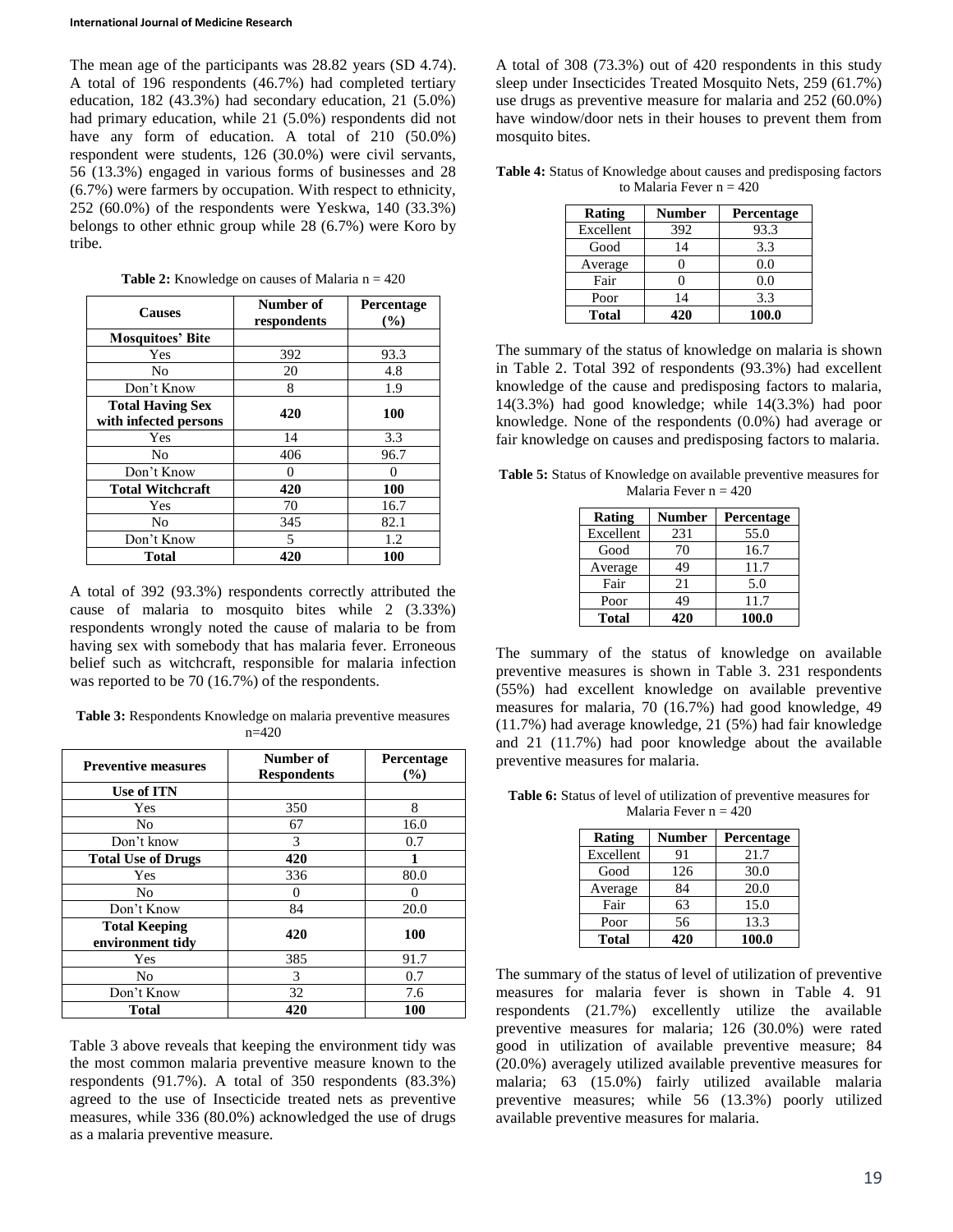#### **International Journal of Medicine Research**

**Table 7:** Cross tabulation between Knowledge of malaria and the utilization of preventive measures for malaria.

|                                 | <b>Utilization of Malaria</b><br><b>Preventive Measures</b> |               |         |
|---------------------------------|-------------------------------------------------------------|---------------|---------|
| <b>Knowledge of Malaria</b>     | Yes                                                         | No            | Total   |
| Yes                             | 360                                                         | 18            | 378     |
| No                              | 39                                                          |               | 12      |
| Total                           | 399                                                         |               | 420     |
| $V^{2}$ ) $-0.4511$<br>$\alpha$ | $C_{\rm trical}$<br>$v_{0}$ luo                             | $(CN)$ - 2.84 | D-0.625 |

Chi-square  $(X^2) = 0.4511$ , Critical value  $(CV) = 3.84$ , P=0.625, Significant Level (SL)=0.05.

There was no statistically significant association between knowledge of malaria and the utilization of malaria preventive measures  $(X^2=0.4511, \quad CV=3.84$  P=0.625,  $SL=0.05$ ).

**Table 8:** Cross tabulation between educational status and the utilization of preventive measures for malaria.

|                                     | <b>Utilization of Malaria Preventive Measures</b> |                     |               |  |
|-------------------------------------|---------------------------------------------------|---------------------|---------------|--|
| <b>Educational</b><br><b>Status</b> | Yes                                               | No                  | <b>Total</b>  |  |
| None                                | 19                                                |                     | 21            |  |
| Primary                             | 18                                                |                     | 21            |  |
| Secondary                           | 129                                               | 53                  | 182           |  |
| Tertiary                            | 128                                               | 68                  | 196           |  |
| <b>Total</b>                        | 294                                               | 126                 | 420           |  |
| $Chi$ -causre                       | $(Y^2)-87855$                                     | Critical<br>مبراوير | $(CV) - 7.81$ |  |

Chi-square  $(X^2) = 8.7855$ , Critical value  $(CV) = 7.81$ , P=0.03, Significant Level (SL)=0.05.

**Table 9:** Respondents Utilization of Malaria Preventive measures n=420

| <b>Preventive Measures</b>             | Number of<br><b>Respondents</b> | Percentage<br>(%) |
|----------------------------------------|---------------------------------|-------------------|
| <b>Use of Mosquitoes' Nets</b>         |                                 |                   |
| Yes                                    | 308                             | 73.3              |
| No                                     | 112                             | 26.7              |
| <b>Total Use of Prophylactic drugs</b> | 420                             | 100               |
| Yes                                    | 259                             | 61.7              |
| No                                     | 161                             | 38.3              |
| <b>Total Use of Window/Door Nets</b>   | 420                             | 100               |
| Yes                                    | 252                             | 60.0              |
| No                                     | 168                             | 40.0              |
| <b>Total</b>                           | 420                             | 100               |

There was a statistically significant association between utilization of malaria preventive measures and educational level ( $X^2=8.7855$ , CV=7.81 P=0.03, SL=0.05).

#### **Discussion**

More than a decade ago, the heads of states from across Africa signed a declaration in Abuja, Nigeria, to halve the malaria mortality for Africa by 2010<sup>[13]</sup>. The knowledge and use of malaria preventive measures within the community are very important factors, which are pivotal to the realization of the targets of the Roll Back Malaria program.

The mean age of 28.8 years found among the participants is similar to findings in other studies  $[14-16]$ .

Most of the participants in this study were literate with 90.0% of them having had secondary or tertiary education (43.3% and 46.7%, respectively). This is similar to the findings in a study in Benin, Nigeria<sup>[16]</sup>. However, the literacy level of the participants in this study was much higher than the findings from the 2008 Nigeria Demographic Health Survey where

only 45% of the participants attended secondary and tertiary institutions [17] .

The high literacy level seen in this study may be related to the proximity of the location of the study area to Nigeria's federal capital territory with high population of civil servants and educated people. The high literacy rate had a significant correlation with the knowledge of malaria and its prevention measures.

The knowledge of the cause of malaria was excellent as 93.3% of the respondents correctly attributed it to mosquito bites. This is similar to the findings of 89% in a study in the mid- western part of Nigeria [18]. This finding is also consistent with findings in community surveys in southwestern Nigeria and northern Ethiopia<sup>[19, 20]</sup>. This excellent knowledge of the cause of malaria among the participants confirmed malaria as a common infection in Nigeria. Despite this good knowledge about the cause, some participants still had some erroneous convictions that malaria could be caused by witchcraft (16.7%) and having sex with someone that has malaria fever (3.3%). These wrong beliefs no doubt will have negative implications on malaria control programs as energy and resources would be channelled wrongly toward control and prevention of malaria by these individuals. They may also be unwilling to embrace malaria preventive practices.

About 96% of the study population knew that malaria was a preventable disease and Insecticides Treated Net was the most common preventive measure known. This is high compared with findings in another study in northern Nigeria of  $36\%$  <sup>[21]</sup>. The difference in knowledge is likely due to the high level of knowledge about malaria in Panda community due to its prevalence compared to Kano state.

The overall status of knowledge of malaria and its preventive measures in this study was high. This is similar to the findings at an antenatal clinic in Kenya where 86.9% had adequate knowledge [22].

There was no significant association between knowledge of malaria and the utilization of its preventive measures  $(X^2=0.4511, CV=3.84 P=0.625, SL=0.05)$ . This implies that, although most of the respondents had adequate knowledge on malaria; their knowledge was less utilized in the prevention of malaria fever. However, a statistically significant relationship was found between the level of education and utilization of malaria preventive measures  $(X^2=8.7855,$  $CV=7.81$  P=0.03, SL=0.05). This finding is similar to findings in Kenya and south eastern Nigeria<sup>[22, 23]</sup>.

In addition, about 93.3% of the respondents exhibited an excellent knowledge on malaria fever while only 21.7% excellently utilize the available preventive measures for malaria fever. This disparity can be attributed to the low socio-economic status of majority of the respondents; and their poor attitude with respect to health seeking behaviours.

Ownership of insecticide-treated bed nets by 73.3% of respondents was encouraging and far better than results from the recent Nigeria Demographic Health Survey, which showed a household ownership of 8% and 7% nationally and in the north central zone, respectively  $[17]$ .

#### **Conclusion**

The study has clearly demonstrated that there is a high level of knowledge about malaria fever and its preventive measure, but the level of utilization of available preventive measure is low compared to the level of knowledge.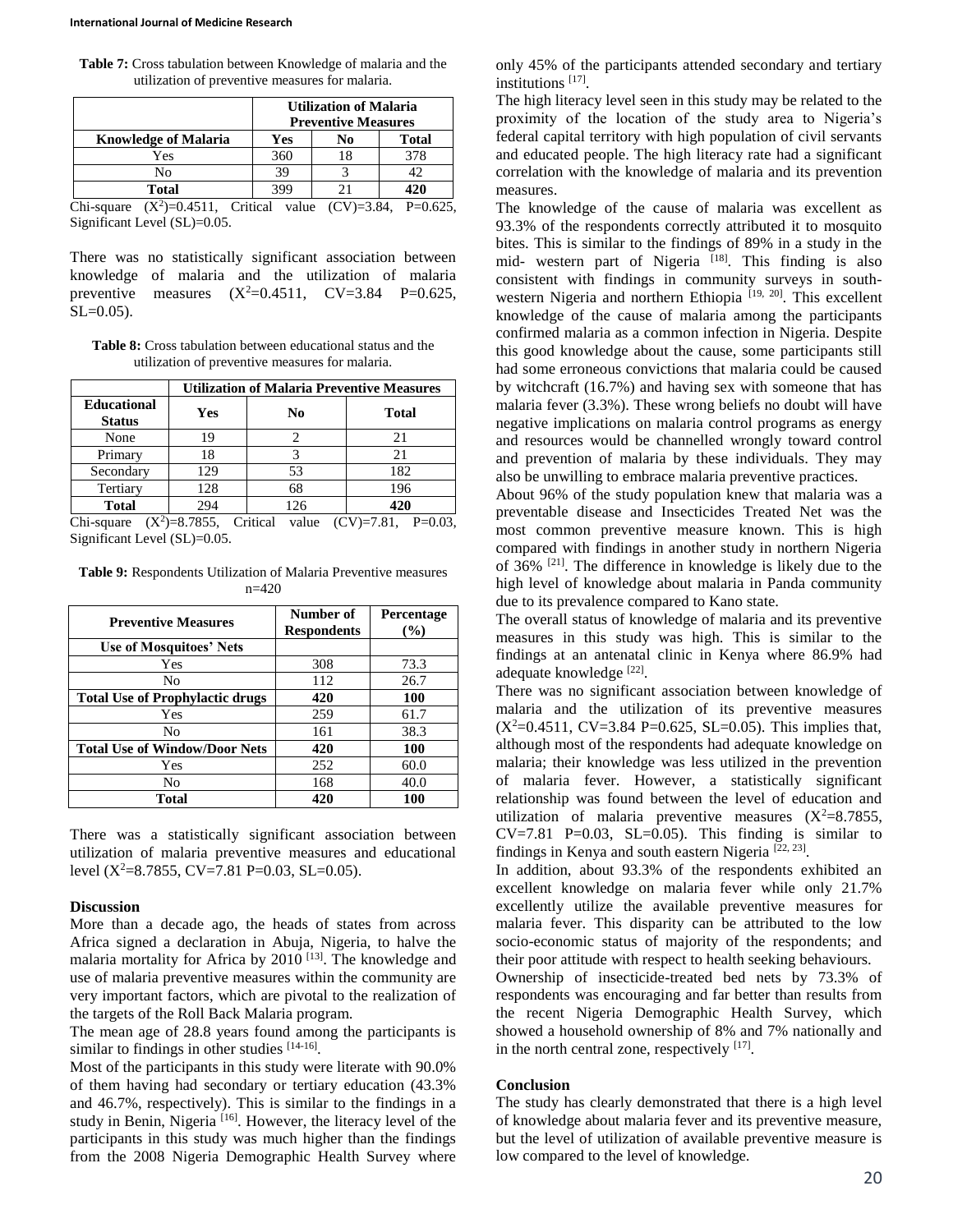#### **Recommendations**

In view of the findings from this survey, the researcher hereby recommends that:

- $\checkmark$  More efforts should be geared towards ensuring that people utilize available preventive measures for malaria within their reach.
- $\checkmark$  Health care providers and environmental officers should place more emphasis on preventive rather than curative measures for malaria fever.
- $\checkmark$  Government at all levels, including non-governmental organizations that provide preventive measures, such as: Insecticide Treated Nets should also follow-up to ensure the effective utilization of the nets by recipients.

## **Acknowledgement**

I am grateful to God, my co-authors, data collection agents and respondents; for their kind support towards the successful completion of this study.

## **References**

- 1. Eisele tP, Larsen D, steketee RW. Protective efficacy of interventions for preventing malaria mortality in children in Plasmodium falciparum endemic areas. International Journal of Epidemiology, 2010; 39:i88-i101. (http://ije.oxfordjournals.org/content/39/suppl\_1/i88.full. pdf, accessed 2 December 2014).
- 2. World Health organization (WHO). Malaria: Policy guidance – List of publications by year. Geneva, WHo, 2014

(http://www.who.int/malaria/publications/policy/en/, accessed 16 november 2014).

3. Radeva-Petrova D, Kayentao K, ter Kuile Fo, sinclair D, Garner P. Drugs for preventing malaria in pregnant women in endemic areas: any drug regimen versus placebo or no treatment. cochrane Database Syst Rev, 2014 10:CD000169 (http://www.ncbi.nlm.nih.gov/pubmed/25300703,

accessed 17 november 2014).

- 4. Aponte JJ, schellenberg D, egan A, Breckenridge A, Carneiro I, Critchley J *et al*. efficacy and safety of intermittent preventive treatment with sulfadoxinepyrimethamine for malaria in African infants: a pooled analysis of six randomised, placebo-controlled trials. Lancet. 2009; 374(9700):1533-1542. (http://www.ncbi. nlm.nih.gov/pubmed/19765816, accessed 17 november 2014).
- 5. Roca-Feltrer A, Carneiro I, smith L, schellenberg JR, Greenwood B, schellenberg D. the age patterns of severe malaria syndromes in sub-saharan Africa across a range of transmission intensities and seasonality settings. Malar J. 2010; 9:282. (http://www.ncbi.nlm.nih.gov/pubmed/20939931,

accessed 17 november 2014).

- 6. Federal Ministry of Health (Nigeria). Malaria Control in Nigeria. A Strategy for Behaviour Change Communication. Published by the: Roll Back Malaria Secretariat. National Malaria Control Programme. Department of Public Health. FMOH Abuja, Nigeria. 2004, 13.
- 7. Federal Ministry of Health. National Malaria control Programme, Abuja-Nigeria. Strategic plan 2009-2013; A Road Map for malaria control in Nigeria. 2008, 23-4.
- 8. World Health organization (WHo). Guidance note on the control of residual malaria parasite transmission (WHO/HTM/GMP/MPAc/2014.5). WHo Global Malaria Programme, 2014 (http://www.who.int/entity/malaria/ publications/atoz/technical-note-control-of-residualmalaria-parasite-transmission-sep14.pdf, accessed 28 november 2014).
- 9. Gamble C, Ekwaru JP, Ter Kuile FO. Insecticide-treated nets for preventing in pregnancy Cohhrane Database Syst. Rev. 2006; 2:CD003755. [PubMed}
- 10. Akaba GO, Otubu JA, Agida ET, Onafowokan O. Niger J Clin. Pract. 2013; 16(2):201-6. Doi: 10.4103/1119- 3077.110162.
- 11. Oladokun A, Oladokun RE, Adesina OA. US National Library of Medicine, Afr Health Sci 2011; 5, 11(4). PMC3362970.
- 12. Thwing J, eisele tP, steketee RW. Protective efficacy of malaria case management and intermittent preven- tive treatment for preventing malaria mortality in children: a systematic review for the Lives saved tool. BMc Public Health. 2011; 11 (suppl 3):s14 (http://www.ncbi.nlm.nih.gov/pubmed/21501431, accessed 19 november 2014).
- 13. World Health Organization. African summit on Roll Back Malaria: The Abuja declaration on Roll back malaria in Africa by the African Heads of State and Government. 25th April 2000, Abuja, Nigeria. Available from: http://www. rollbackmalaria.org/docs/abuja\_declaration.pdf. [Last Accessed 2010 Jan 14].
- 14. Adegbola O. Gestational age at antenatal booking in Lagos University Teaching Hospital (LUTH). Nig Q J Hosp Med. 2009; 19:162-4.
- 15. Yusuf OB, Dada-Adegbola HO, Ajayi IO, Falade CO. Malaria prevention practices among mothers delivering in an urban hospital in Southwest Nigeria. J Vector Borne Dis. Adeyemi AB, Makinde ON, Ajenifuja KO, Soyinka AS, Ayinde AK, Ola BA, *et al*. 2008; 45:217- 24.
- 16. Determinants of antenatal booking time in South-Western Nigeria setting. West Afr J Med 2007; 26:293- 7. Gharoro EP, Igbafe AA. Antenatal Care: Some Characteristics of the booking visit in a major teaching hospital in the developing world. Med Sci Monit. 2000; 6:519-22.
- 17. National Population Commission (NPC) Nigeria and ICF macro 2009. Nigeria Demographic and Health survey 2008. Abuja, Nigeria: National Population Commission and ICF macro. 2009, 187-96.
- 18. Enato EF, Okhamafe AO, Okpere E. A survey of knowledge, attitude and practice of malaria management among pregnant women from two health care facilities in Nigeria. Acta Obstet Gynecol Scand. 2007; 86:33-6.
- 19. Adedotun AA, Morenikeji OA, Odaibo AB. Knowledge, attitude and practice about malaria in an urban community in South western Nigeria. J Vector Borne Dis 2010; 47:155-9.
- 20. Belay M, Deressa W. Use of Insecticide treated Nets by pregnant women and associated factors in a predominantly rural population in Northern Ethiopia. Trop Med Int Health. 2008; 13:1303-13.